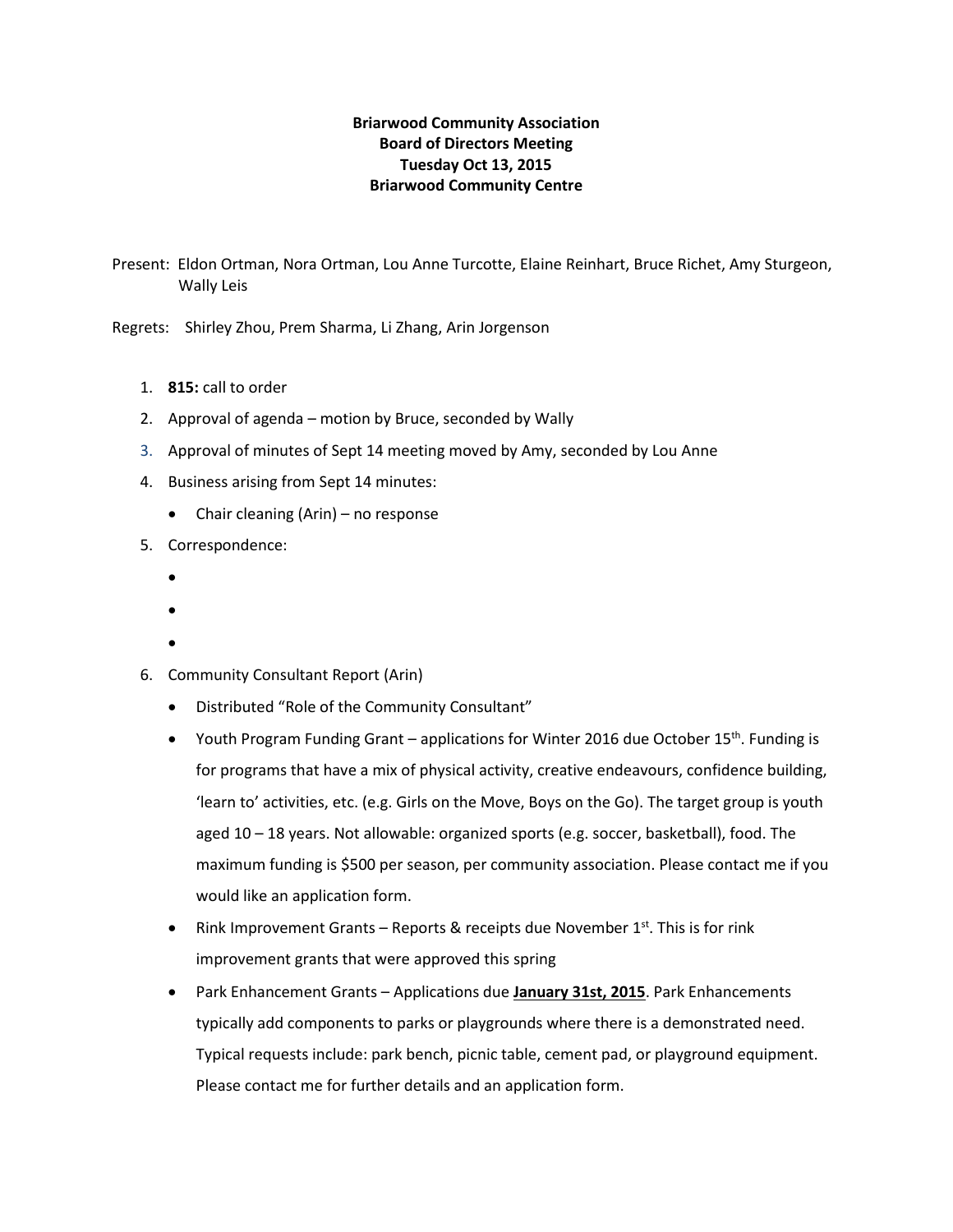- **Online Registration Workshop** Would your community association like to offer online registration for participants? Learn more about options, costs, and considerations. WHEN: Thursday, October 15th from 7:00-8:30 pm WHERE: 3rd Floor, Civic Square East, 202 4th Ave. N. (former downtown Post Office Building). CLICK TO REGISTER – there is still room!
- **Volunteer Management Bootcamp!** In this workshop, you will learn a balance of theory and practical advice to better attract, engage and retain volunteers. Barb Gemmell, volunteer management guru and trainer, will lead us through the day. Topics will include: • Context and trends • Marketing and recruitment • Orientation and training • Retention and recognition WHEN: Saturday October 24th from 10:00 am to 3:00 pm (\*registration begins at 9:30 am) WHERE: TBD CLICK TO REGISTER by Friday October 16th
- **Grant Workshop for Community Groups** The City of Saskatoon provides a number of grant programs to assist registered non-profit groups to provide programs in the Saskatoon area, including the Sask. Lotteries Grant, Sports Participation Grant, and Environmental Grant Program. If your community association plans to apply for the Sask. Lotteries Grant (e.g. for a Fun Day in the Park) please send someone to learn more about the grant application requirements. WHEN: Monday, November 23, 2015 (or) Wednesday, November 25, 2015 at 7:00 p.m. WHERE: Theatre at Cosmo Civic Centre, 3130 Laurier Drive TO REGISTER: Call 306- 975-3383 or email grants@saskatoon.ca by November 20, 2015 COST: Free To learn more about these grants, check our website
- 7. Directors Reports
	- a. Eldon

#### **What did you do in the past month?**

• Planning for transition of Rink Coordinator duties(meeting planned in November)

#### **What will you do in the upcoming month?**

- Sign letter of renewal for Memorandum of Understanding between COS and BCA for use of Community Center
- Monitor results of current BCA survey, begin drafting new survey for the fall
- Canvassing for BCA membership drive
- Attend COS "Volunteer Management Bootcamp" workshop (Oct 24)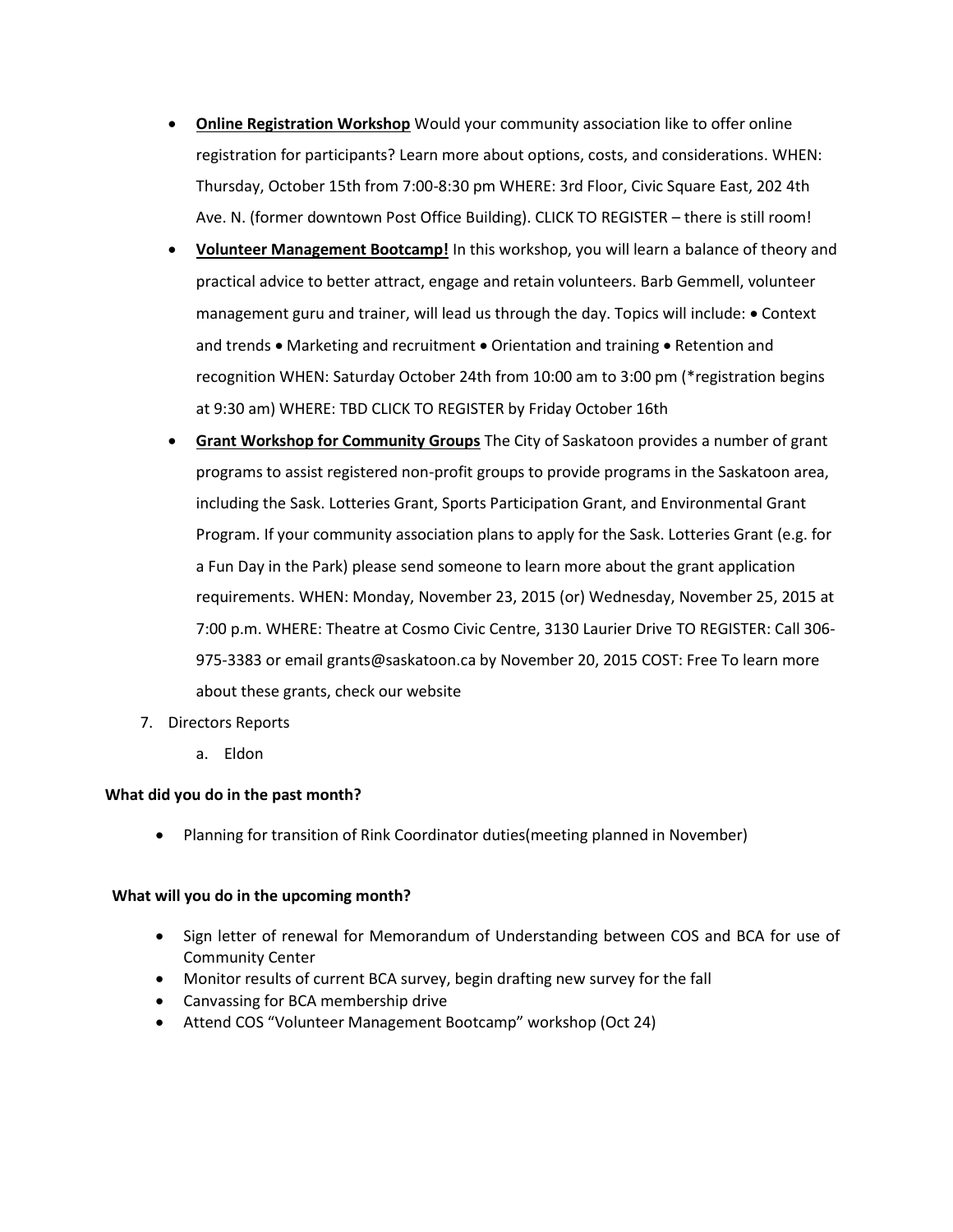b. Bruce

# **Follow-up from last month's meeting:**

• Discussions with COS on previous issues unresolved

# **What did you do in the past months? :**

- Changed sign message to "Indoor Soccer" and "BCA Membership Drive" at four entrances
- Conducted correspondence with various COS contacts concerning:
	- o **Community Entrance Signage –** worked with the COS to finalize sign rehab. Construction activity was completed with the BCA LOGO in place Sept 25
	- o **Fountain at Briarwood Lake** The fountain problems have been investigated by the COS and an attempt to repair a submerged broken water supply pipeline failed in August. An alternate permanent repair was reviewed and the intent was to tackle again next spring **BUT** a barge is currently on the lake and in the middle of the repair. The fountain should be complete and ready for full use in the spring of 2016.

# **What will you do in the upcoming months? :**

- Correspond with COS on BCA winter expectations for the community
- Participating in the BCA membership drive in October
	- c. Lou Anne

## **What did you do in the past month?**

- Answered emails regarding rentals
- Emailed COS about dirty footprints in centre that look like might be coming from city workers **working on the landscaping in back** – coming in to use washroom??

# **What will you do in the upcoming month?**

• Continue to coordinate rentals & cleaning

# **Discussion Items for meeting:**

- Is it possible that I can deposit cheques into the BCA bank account if Nora is away?
- **This was discussed however Nora advised that she prefers to prepare the deposits so she has all the required records. BMO will charge if we request details regarding a deposit after the fact. Nora will advise Board when she is away for more than a few days and will arrange to pick up any cheques being held for deposit. Any cheques received while she is away should be held until she returns.**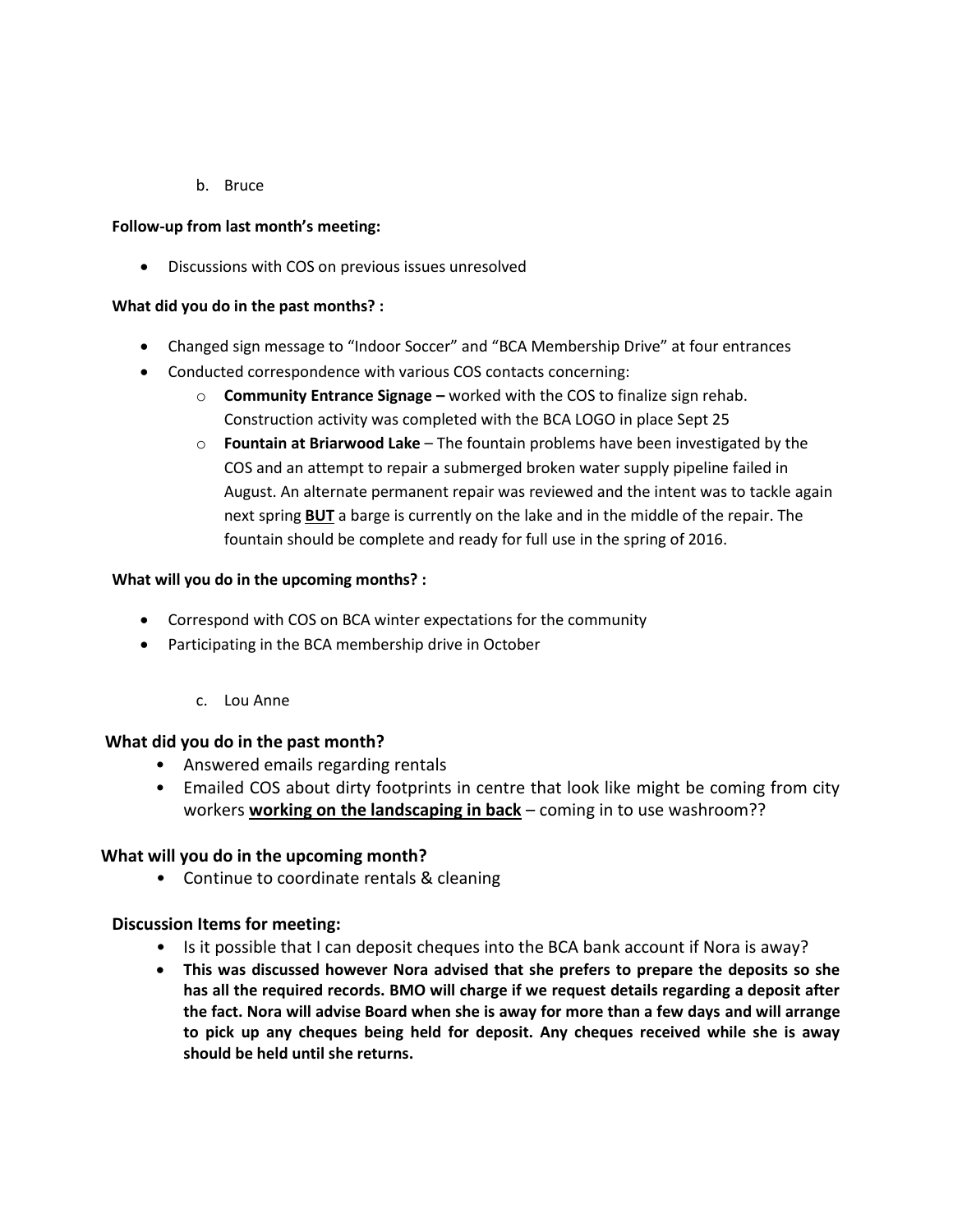# d. Elaine

# **What have I done in the past month?**

- Met with other community soccer coordinators to trade players and create teams
- Organized players into teams
- Found coaches, assistant coaches and team managers
- Ordered and picked up new uniforms
- Assembled and distributed uniforms and equipment (will be finished tonight)
- Registered teams and asked treasurer to pay the fees
- Requested and received permits for teams to use public school gyms for practices and games.
- Registered coaches for training clinics.

## **What will I be doing this month:**

- Deal with cancelling any gym times that are not needed.
- Maintain communication with coaches/managers
- Confirm registration of teams in tournaments
- Requests permits for gym time after Christmas
- Create a list of tasks to be performed by the next coordinator and a timeline!

#### e. Nora

## **What did you do in the past month?**

- Provided instructors with class registrant information and answered inquiries as needed
- Distributed contracts and attendance documents to instructors
- Arranged for replacement Zumba instructor for adult classes
- Filled balance balls and cleaned fitness equipment/room in rediness for the fall session
- Purchased music dock to replace equipment missing over summer months

## **What will you do in the upcoming month?**

- Responsibility to revert to Prem on his return from vacation
- Register for COS Grant Workshop

## **Discussion Items for meeting:**

• Sandi Sissions wishes to hold a Saturday fitness class in the fall session – "I also just got certified in the beach body programs PiYo and p90x live and would be interested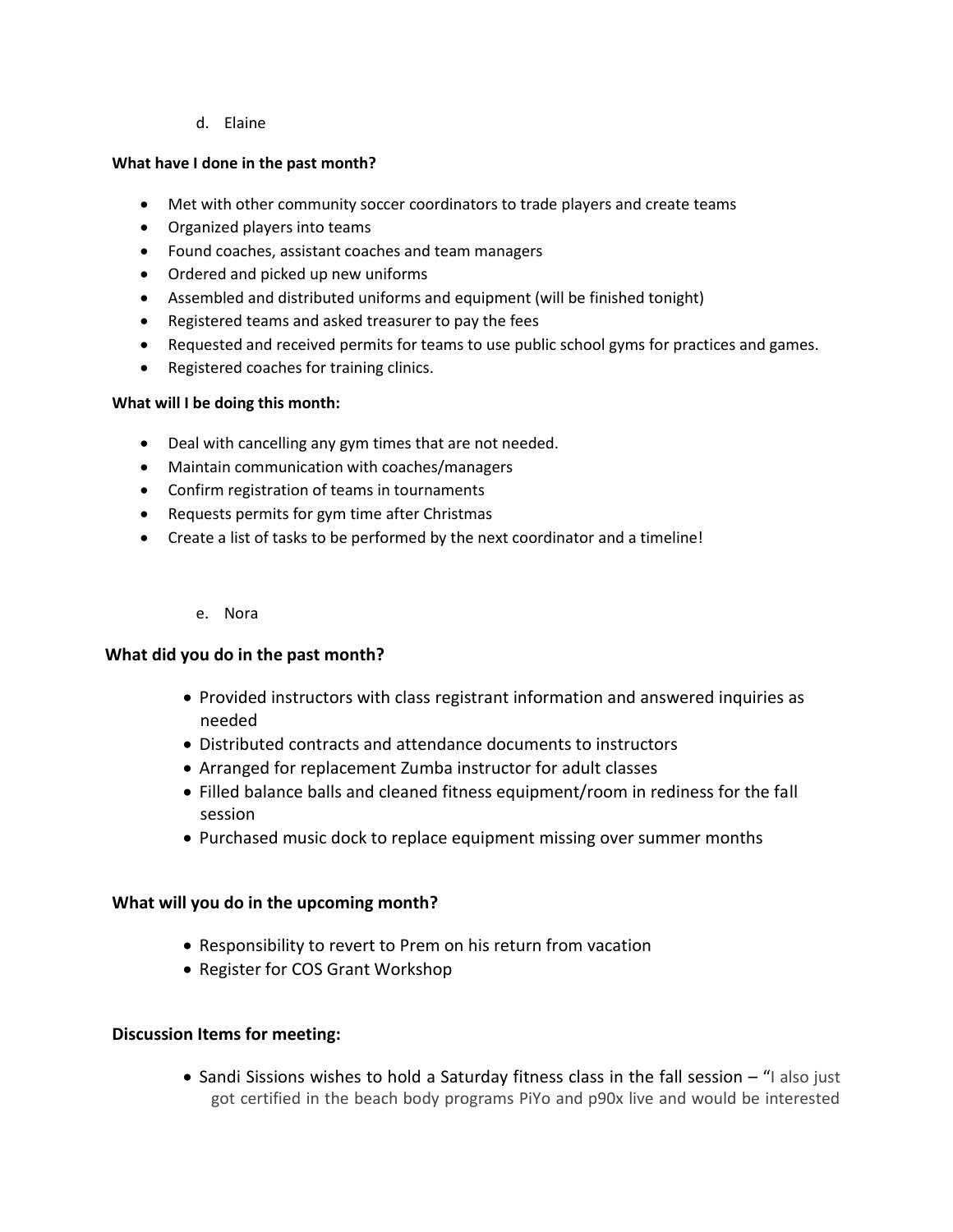in a back to back class on Saturday mornings".

- Discussed by board and decision was made that these programs will not be offered through BCA due to the risk of having enough participants to cover cost of instructor. BCA will offer to rent facility to Sandi on Saturday mornings as long as classes are complete by 11:00 so centre is available to rent for afternoons/evenings which is the higher demand times. Nora will advise Sandi and have her contact Lou Anne if she wants to proceed with this arrangement.
	- f. Amy

# **What did you do in the past month? :**

- Mailed out several membership cards, for memberships sold online.
- Assembled and distributed membership drive kits.
- Emailed all current community membership holders (with e-mail addresses) to ask them to help with the membership drive and encourage those with a 2014/2015 membership to renew. We currently have 11 volunteers this includes community members and board members; we can always use more so if anyone else is able to help please let me know!
- Updated and revamped membership report. We have sold 158 memberships to date. This is prior to the membership drive.

## **What will you do in the upcoming months? :**

- Distribute membership drive kits
- Oversee & coordinate the membership drive efforts
- Update the membership reports once the membership drive is complete
- Track the success of the membership drive and report back to the board
- Amy noted that while doing her canvassing one resident by lake expressed concern about dogs being taken off leash in the parks. Bruce suggested that we consider posting reminder on website and in next newsletter.
	- g. Li (no report submitted)
- 8. Old Business
	- a. MOA with COS No update from COS regarding status